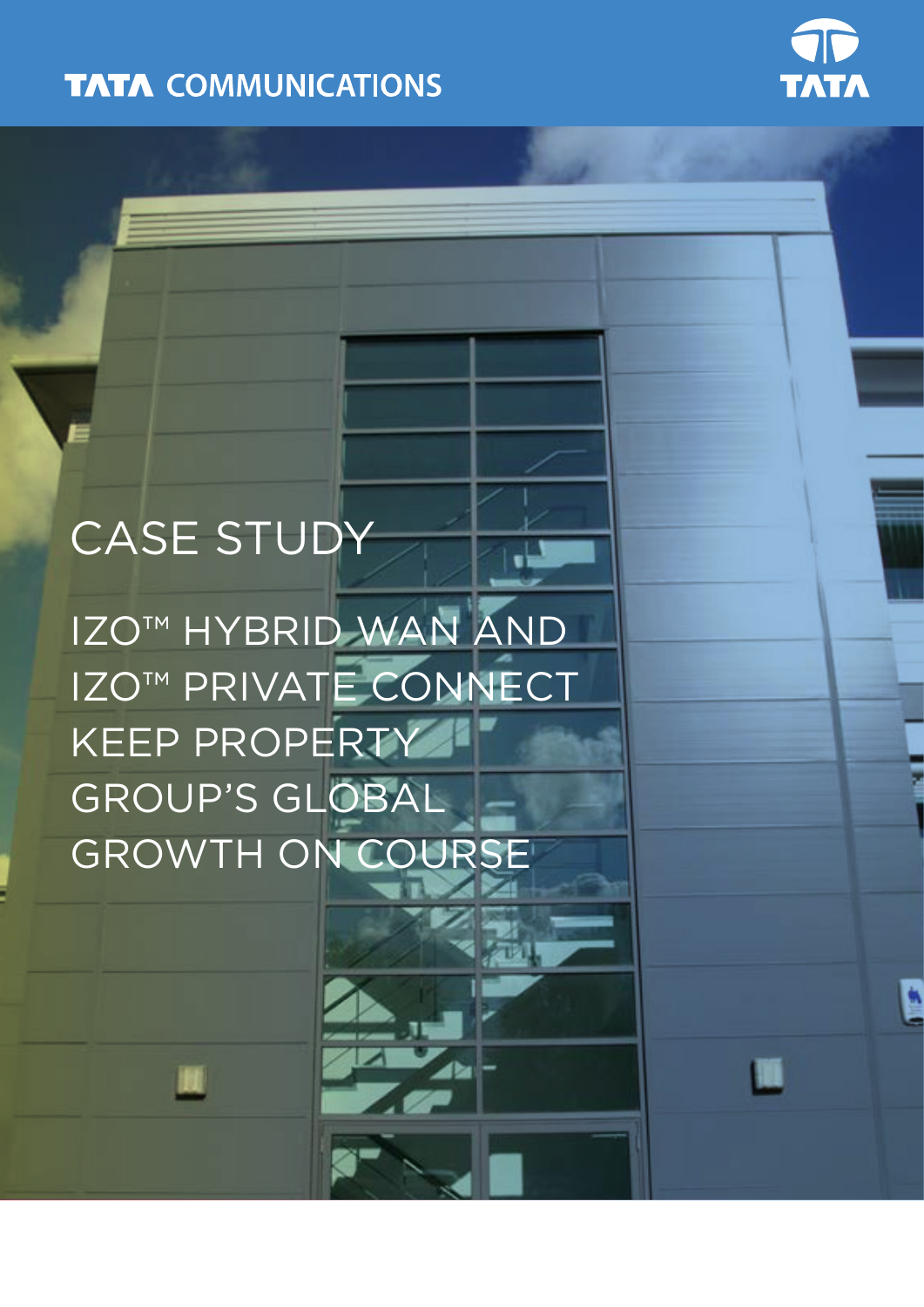## **A PREMIUM WAN SERVICE WITH A LAN-LIKE CLOUD EXPERIENCE WAS WANTED BUT AT NO EXTRA COST. HYBRIDISATION SUPPLIED THE ANSWER.**

#### **EQUAL ACCESS FOR ALL**

As this property group opens operations in new territories, all employees must be able to access corporate apps and data no matter where they're located. The company's desire to operate globally while acting locally demands a delicate IT services balance.

The head of infrastructure explains: "When it comes to network availability and application performance, end users in our small offices need a similar experience to those in larger locations. We have to make it work for everyone."

But, with the company's expansion, its infrastructure was falling short. Its legacy MPLS-based network had been designed around a onesize-fits-all assumption. It was over-specified for small sites, while failing to reach locations in countries with poor local infrastructures.

### **MATCHING NETWORK MENU OPTIONS**

To cover 32 locations across 16 countries and five continents, an IZO™ Hybrid WAN from Tata Communications was chosen. Combining MPLS-based Global VPN and IZO™ Internet WAN services, it meant the property group could offer a connectivity option menu.

So, for example, very small offices can simply use an IZO<sup>™</sup> Internet WAN connection to access the corporate network, while a mediumsized site can select a Global VPN connection along with Internet back-up for resilience. The highest-level option is dual Global VPN and IZO™ Internet WAN connections. That menu-based model means the group can match levels of bandwidth, resilience and cost to the strategic importance of the site.

"We chose Tata Communications because its IZO™ platform was alone in offering a genuine hybrid networking solution backed by global reach and 24/7/365 support," says the head of infrastructure. "With our previous supplier we had to accept MPLS as the bare minimum. Now, each division can choose the service level and price point that **ABOUT THE COMPANY**<br>suits it best."





**Valuable latency reduction**

**Lower OpEx versus previous** 

**CapEx**





**99.99% network uptime**

A global industrial property group, the company owns, develops and manages industrial real estate in 16 countries including logistics facilities, warehouses and business parks.

"IZO™ Hybrid WAN has helped achieve our business priority of improving the network without breaking the bank."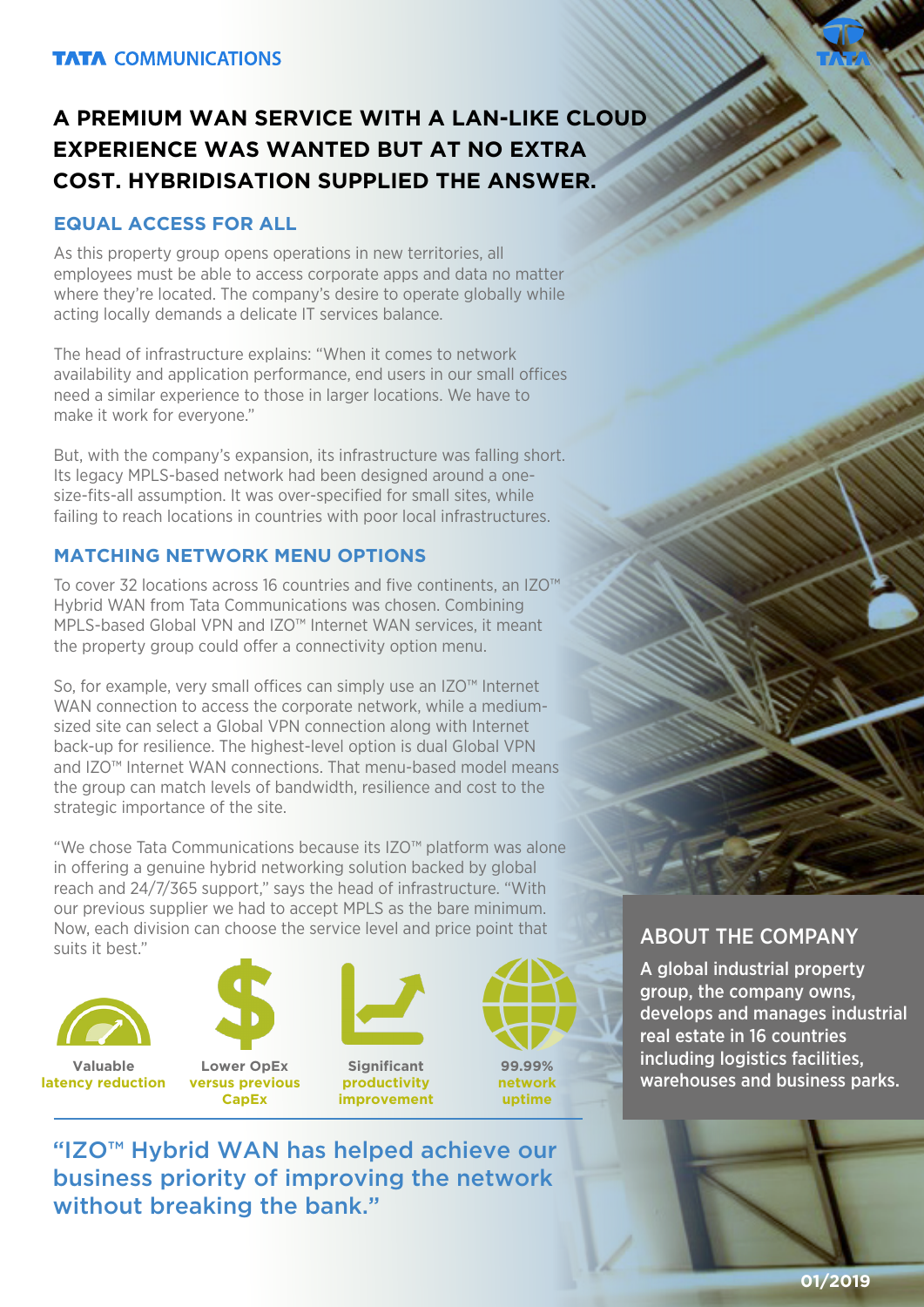#### **TATA COMMUNICATIONS**



#### **ACCELERATING THE CLOUD EXPERIENCE**

Finding optimal locations for corporate hubs was another almost-impossible challenge. One of the company's two data centres was in the antipodes, which enjoys less international optical fibre connections than much of the rest of the world. That had a negative impact on the user experience in nearby territories like China. Conversely, placing a data centre somewhere in the strategically important US territory might have guaranteed excellent service for Asia Pacific or Europe, but not for both.

The answer was to move apps and data into the cloud, using Microsoft Azure and Amazon Web Services (AWS).

Yet fast and reliable Internet cloud links are not universally available, which may have led to downtime and latency problems. The Tata Communications answer was IZO™ Private Connect, which takes cloud traffic at high speed over a resilient worldwide MPLS-based Tata Communications Global VPN. Wire-speed gateways then offer direct connectivity between the Global VPN and local Microsoft Azure and AWS environments.

The head of infrastructure explains: "IZO™ Private Connect means our end users get a cloud experience with the Gigabitlike immediacy of a local area network, which has contributed to productivity gains."

#### **ASSURED ENTERPRISE-CLASS NETWORK PERFORMANCE**

The Tata Communications IZO™ Hybrid WAN gives the property group the exact blend of flexibility and enterprise-class service it needs. It carries all internal applications, including Skype for Business voice traffic, which is prioritised. "There's been a significant improvement in all aspects of network performance, and voice service is top-notch even under high-traffic conditions," the head of infrastructure confirms.

Network uptime has risen significantly to 99.99 per cent. Applications run faster, and the IT team is seeing reductions in latency. "It was the IZO™ Hybrid WAN solution that convinced us," says the head of infrastructure. "None of the other providers could serve hard-to-reach locations by complementing MPLS technology with Internet connectivity. The ability to directly link the Global VPN to Microsoft Azure and AWS using IZO™ Private Connect was another compelling differentiator."



"We chose Tata Communications because its IZO platform was alone in offering a genuine hybrid networking solution backed by global reach and 24/7/365 support. Now, each division can choose the service level and price point that suits it best."